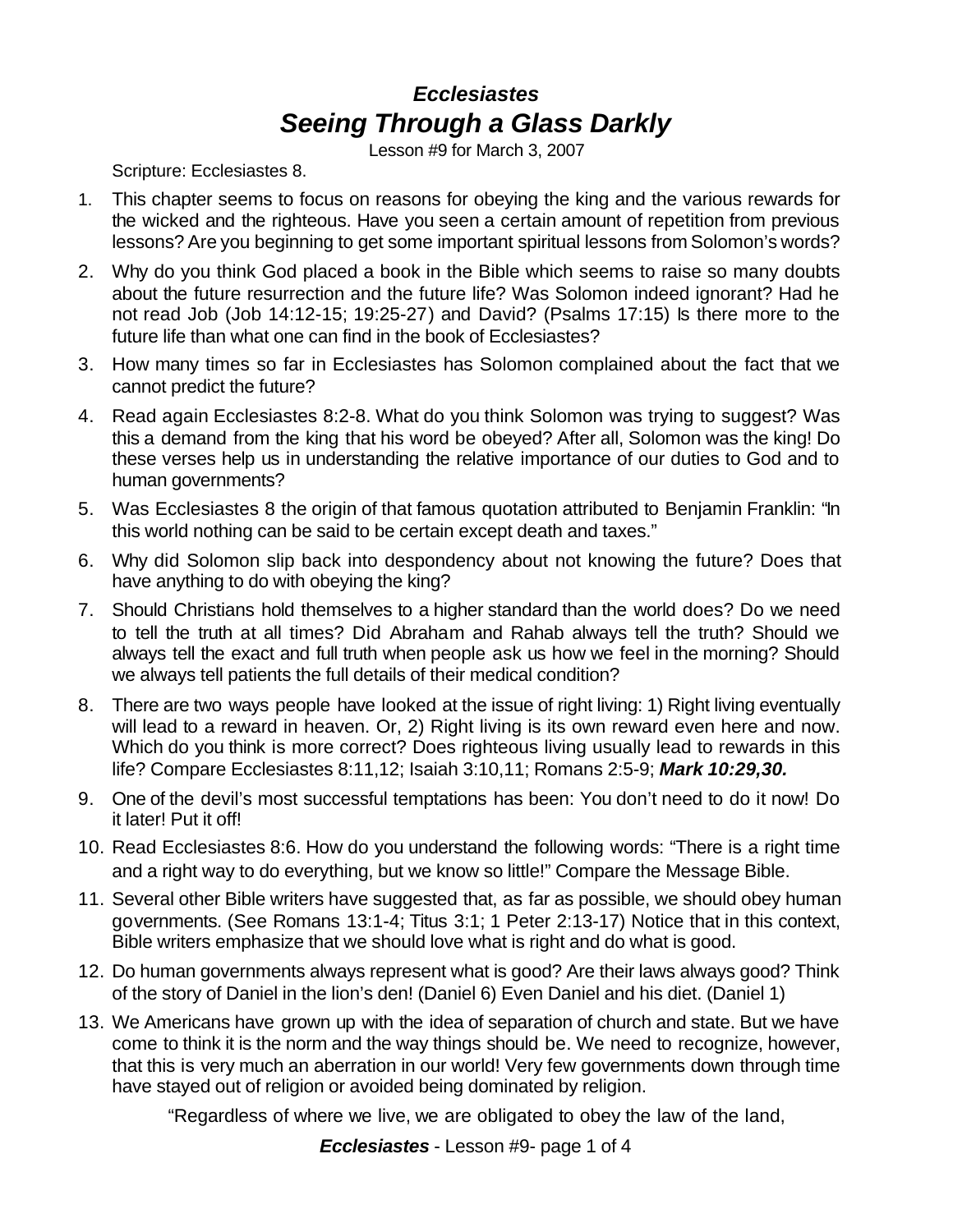even if there are laws we might not, *personally*, like. Notice the use of the word *personally*. There's a world of difference between obeying laws we might not *personally* like and obeying laws that are in violation of God's commandments, laws that directly contradict the basic principles of how God has told us we should live." *Adult Teacher's SS Study Guide*, Sunday, February 25, 2007.

14. What would happen if everyone set himself up as a judge and only agreed to obey the laws that he personally agreed with? Would anybody's life be safe?

> We are to recognize human government as an ordinance of divine appointment, and teach obedience to it as a sacred duty, within its legitimate sphere. But when its claims conflict with the claims of God, we must obey God rather than men. God's word must be recognized as above all human legislation. A 'Thus saith the Lord' is not to be set aside for a 'Thus saith the church' or a 'Thus saith the state.' The crown of Christ is to be lifted above the diadems of earthly potentates. E. G. White, *The Acts of the Apostles*, page 68.

- 15. Our lesson suggests that "the best way to live a godly life is with humility." (*Ibid* 103) What do you think is implied by that statement? Does that mean we should respect human authority? Does it mean that we should limit our own personal likes and dislikes?
- 16. How do we decide what we personally think is right? How is a conscience born and trained?
- 17. Does honoring earthly authorities result in honoring God? If an earthly government forced you to obey something that you did not *personally* like or agree with, would it make you more inclined to be a rebel or more inclined to be obedient?
- 18. Think of those individuals described in the Bible who had to live lives that were in conflict with at least some of their government's or society's requirements. What about Noah, Joseph, Jeremiah, Isaiah, Jesus, and Paul?
- 19. What if you happen to live in a land dominated by Muslims? What if you lived in a communist land? If the nation is not basically a Christian nation, at least in name, does that lessen your obligation to the nation?
- 20. Seventh-day Adventists have held that if the laws of the land are in conflict with the laws of God, the laws of God should take priority. If we believe the government has overstepped its bounds, should we take them to court or engage in civil disobedience? What criteria should we follow in making such a decision?
- 21. What should we do if we disagree with what the church is doing? If we think the church is making an error, would we ever dare to take the church to court? Or withhold our tithe?
- 22. In your relationship to the government, or even to God, have you run across many things that you just cannot make sense of? How should we relate to such cases? **Is there a time when we should just "move forward in faith"? How do we learn to trust God?** Could we ever come to trust the government or any group of human beings? On what basis? Do you believe that every government on the earth today has been appointed by God?
- 23. There are many verses in the Bible that talk about the relationship of faith that we should have with God. (Psalms 118:8,9; Psalms 34:8; Proverbs 3:5,6; Isaiah 12:2; Romans 8:28; 14:23; James 2:22)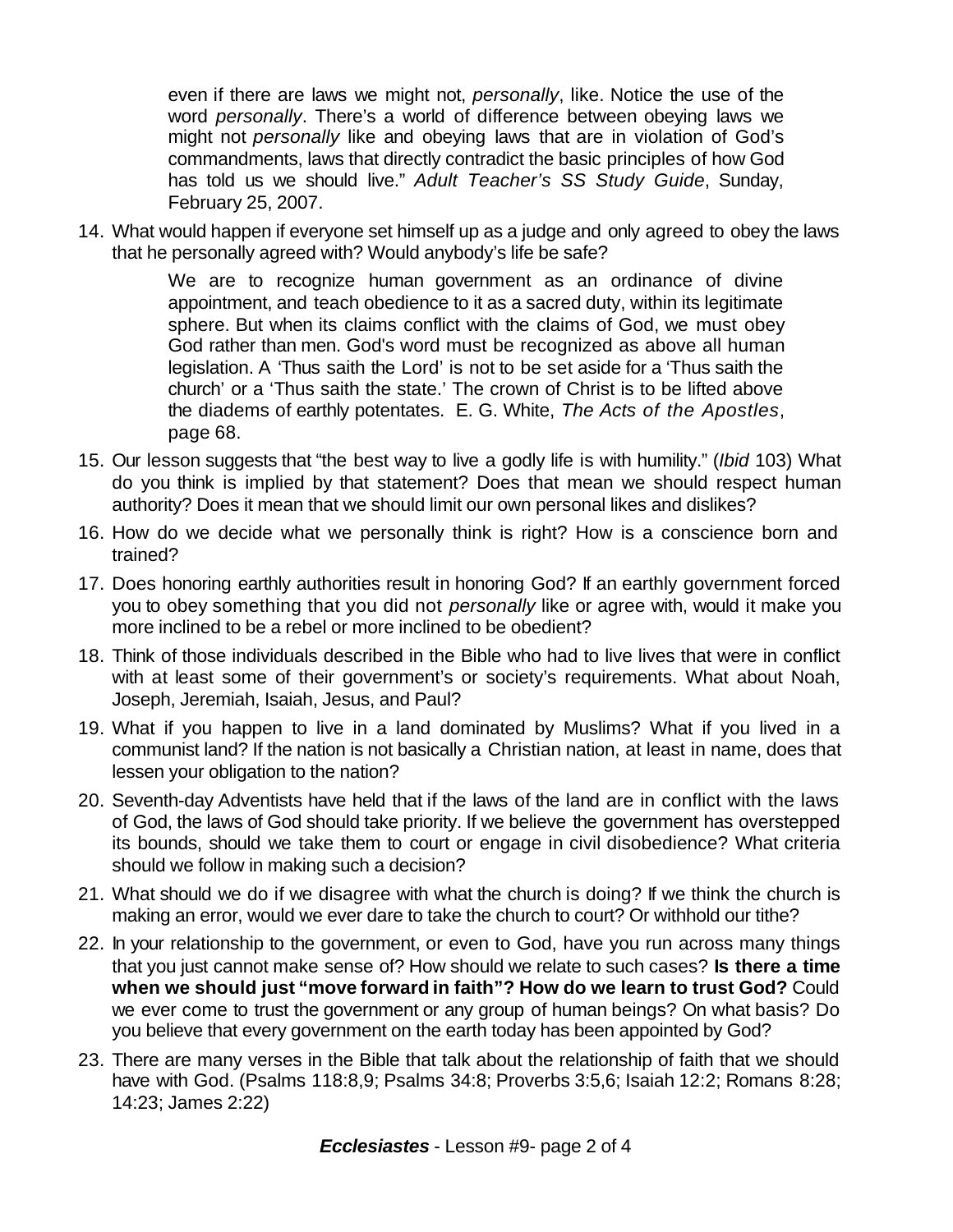- 24. How do you understand the words of Romans 8:28? Look at different translations.
- 25. Look at Ecclesiastes 8:12-14:

 $12A$  sinner may commit a hundred crimes and still live. Oh yes, I know what they say: "If you obey God, everything will be all right, <sup>13</sup>but it will not go well for the wicked. Their life is like a shadow and they will die young, because they do not obey God." <sup>14</sup>But this is nonsense. Look at what happens in the world: sometimes the righteous get the punishment of the wicked, and the wicked get the reward of the righteous. I say it is useless. (*GNB*)

Why do you think this passage from the *Good News Bible* seems to be a contradiction to other translations of this passage? Which more correctly represents the truth as you understand it?

- 26. What should we do when we see that injustice is prevailing in our world? "Solomon doesn't have the answer; what he does have, however, is a powerful admonition: Don't worry about the evildoer; just be faithful to God, and he will reward you." (*Ibid* 108) Do you believe that statement?
- 27. Is it ever the Christian's responsibility to try to apprehend evildoers? If you see someone driving drunk on the road, should you call 911? Or should Christians stay out of the government's business?
- 28. Who is it that is most quick to demand justice? And fairness? Would you agree that Calvary was the greatest injustice that has ever occurred in our world? If you had been there, what would you have done?
- 29. Read Ecclesiastes 8:16,17. Does this passage suggest that we should stop trying to study God? Is he so far beyond us that we will never comprehend anything about him? Should we stop trying? Do you believe that you can understand something of what God is doing? Or is it impossible for human beings to understand God?
- 30. Does God ever ask us to just trust him because we cannot understand all the issues that are involved?
- 31. Think of the enormous progress that has been made in scientific understanding over the last 200 or 300 years. We sometimes get the idea that given enough money and enough time for research, we could find the answer to almost anything!
- 32. Perhaps one of the best insights into how we are to deal with things we don't understand comes from the book of Job. Though terrible calamities befell Job, when God appears to Job at the end of the book, He doesn't give Job any explanation for the events that ruined his life. (*Ibid* Thursday, 3/1/2007)

Do you think God ever tried to explain things to Job? Where did the material in Job 1 and 2 come from? Did it come from Job? Did Job ever know about chapters 1 and 2? Read Job 38-42. How do these chapters impact you? Have you ever had a Job-like experience?

33. Based on your reading Ecclesiastes 8, would you say that Christians should be gloomy or happy? Are you more inclined to look on the brighter side?

*© 2007 Kenneth Hart M. D. Permission is hereby granted for any noncommercialuse of these materials. Free distribution is encouraged. It is our goal to see them spread as widely and freely as possible.If you would like to use them for your class or even make copies of portions of them, feel free to do so. We always enjoy hearing about*